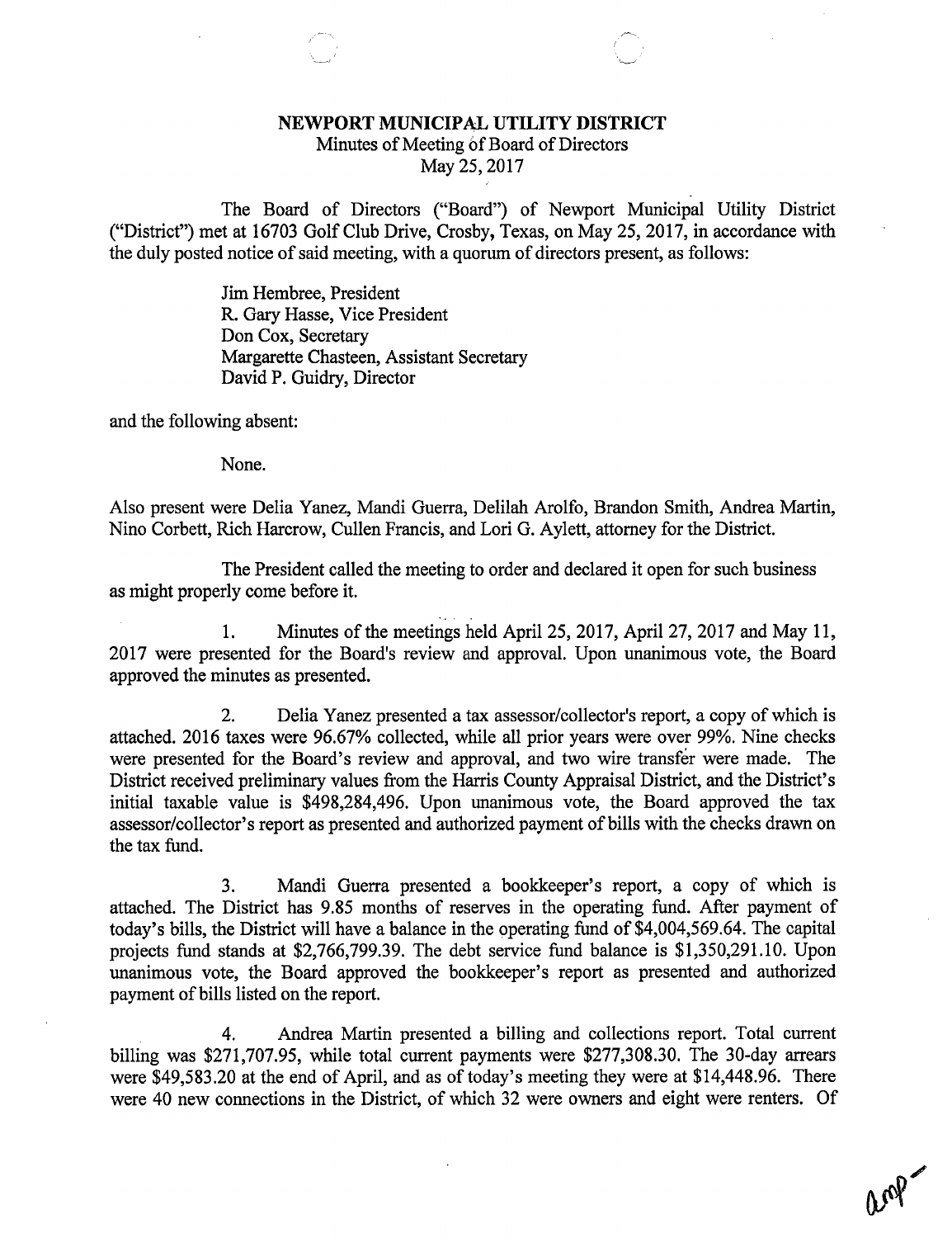those new connections, 10 were new homes, and 30 were pre-existing homes. 18 accounts were finaled, and there were 67 vacancies.

Ms. Martin next presented a report on behalf of Aggressive Waste. One yellow tag was issued for non-compliant household trash, and 13 yellow tags were issued for noncompliant heavy trash. Two customer complaints regarding trash service were received during the month, both of which related to delayed pickups due to mechanical problems with the truck. Director Chasteen asked Ms. Martin to inquire as to when Aggressive Waste will be getting new trash collection trucks so that the customers can remain informed. Ms. Arolfo noted that she can keep customers informed via e-mail and the operator's Facebook page.

Upon unanimous vote, the Board approved the billing and collections report as presented.

5. Nino Corbett reported on the status of his company's development. The contractor will overseed the detention pond next Tuesday, and then it should be ready to convey to the District. David Weekley has sold three homes in the development.

Eileen Fashoro reported on the activities of Rampart. DH Homes has seven acres under contract on County Club Drive. Rochester is the final stages of having deed restrictions approved for its Section 9 development. LGI will be the builder, and they are planning 83 lots on South Diamondhead. Homes will have a minimum square footage of 1,414-feet and brick on three sides. Lot dimensions are 45 feet by 110 feet and the price point will be \$190,000 to \$200,000 per home. Rampart also has several unrestricted reserves that were going to be part of the expansion of the golf course but will now likely be sold. They may also be selling six lots along Chart Drive. The developer is also planning to develop about three lots near the walking trail that Lennar recently installed. Rampart plans to keep a reserve there for parks and recreational purposes. In response to a question from the Board, Ms. Fashoro indicated that Rampart had about 25 to 30 development lots left, and also all the undeveloped lots in Section 7. Director Hasse commented on the drainage structures on the homes on Chart and the elevation of the homes on Broadwater.

6. The Board briefly discussed the cost summary for the bond anticipation note and the bond application report. The engineer has not yet completed the cost summary, but he is working diligently on the report. Nino Corbett stated that he had not yet decided whether to participate with Lennar in the costs of the bond anticipation note.

7. There were no customer service inquiries for the Board's consideration.

8. The Board reviewed the operations and engineering reports. Brandon Smith noted that he spoke with McCann about camera security, and an upgrade with 1080p will require pulling new cable. He requested that the attorney put a contract with McCann on the next agenda.

The operator next discussed the status of the private lift station at Newport Village Apartments. The operator performed a site inspection on May 11, 2017 and found that the pumps were not in proper operational mode. The grease and debris was cleaned from the ground, and the operator did contact Harris County Pollution Control and the Texas Commission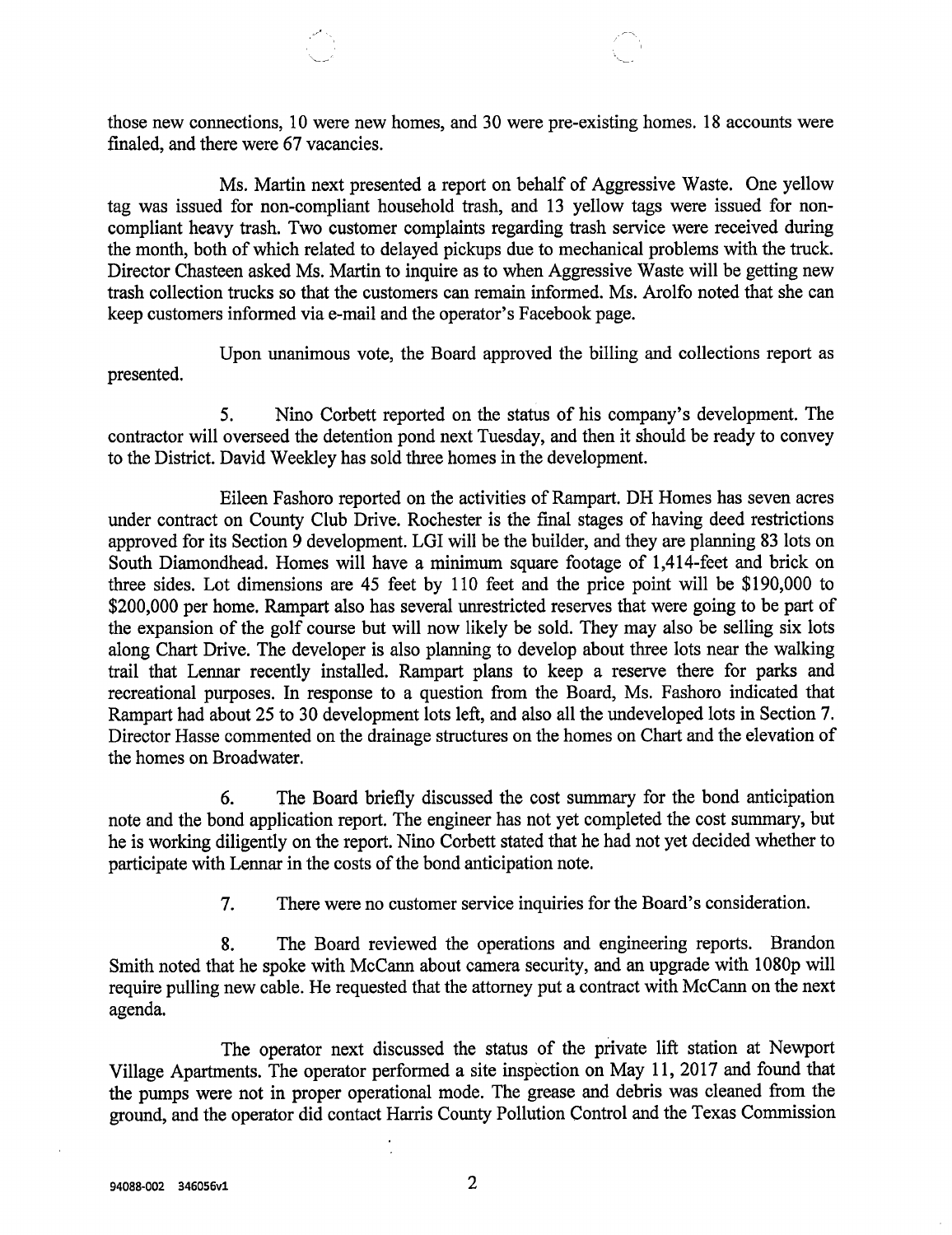on Environmental Quality. The operator reported that the lift station is operational now but needs a second backup pump to prevent sanitary sewer overflows. The operator provided an estimate of \$4,670 to make the necessary pump installation, and according to the District's rate order, the District will assess a 20% administrative charge if the District makes the repairs. The Board authorized the operator to continue with rate order procedures and make the necessary repairs, if they are not undertaken by the apartment owner.

With regard to the International Union of Operating Engineers, Bellows has called for an inspection of the outfall. Harbaugh will be the new chief engineer for the project, and the operator plans to meet with them to discuss the next phase of construction. Pursuant to the prior agreement, the District will maintain the detention pond and bill IUOE for the operating costs. Directors Chasteen and Guidry expressed an interest in attending the meeting with International Union of Operating Engineers. The operator is working on the Consumer Confidence Report and will present it at the June meeting for the Board's review.

 $\mathbf{r}$ 

Rich Harcrow indicated that the operator has not received "as-builts" from Rochester, and the attorney noted that she would e-mail the developer today and request all of the necessary information.

9. The Board reviewed a Detention Pond Maintenance Agreement with Upstream Environmental. The attorney reported that the contract had submitted the necessary Form 1295, and she discussed the agreement in detail with the Board and the operator. The effective date of the contract is June 1, 2017. Upon unanimous vote, the Board approved the contract with Upstream Environmental as presented.

10. Lori Aylett presented an attorney's report. Her office completed and filed <sup>a</sup> notice to purchasers for Newport MUD and for the defined area. Director Cox requested that he receive a copy of both. In response to a question from the Board, the attorney noted that the District could enter into a contract for cleaning and maintenance of its park restrooms, if that service is no longer to be provided by the operator. The Board members noted that they would investigate the names of cleaning services used by other area businesses. The Board also requested that the attorney put an item on the next agenda regarding a contract with BrightView Landscape Services. Those services are also currently provided by the District operator. Finally, Brandon Smith noted that he was moving to Frisco, Texas and would be taking advantage of another employment opportunity. He expressed his appreciation to the Board and stated that it was a pleasure to work with them. The Board thanked him for all of his hard work and effort.

11. The Board considered a Resolution for Adoption of Order Establishing (1) Policy for Water and Waste Collection and Disposal Service and (2) Rules and Regulations Governing Sewer House Lines, Sewer Connections and Water Main Connections. Likewise, the Board considered an Order for Adoption of Schedule of Water and Waste Collection and Disposal Service Fees and Rates. Upon unanimous vote, the Board approved the attached orders as presented.

12. At 11:30 a.m., the Board convened in executive session pursuant to Texas Government Code §551.071 to discuss pending or threatened litigation and receive legal advice from the attorney. At 11:37 a.m., the Board reconvened in regular session. Upon unanimous